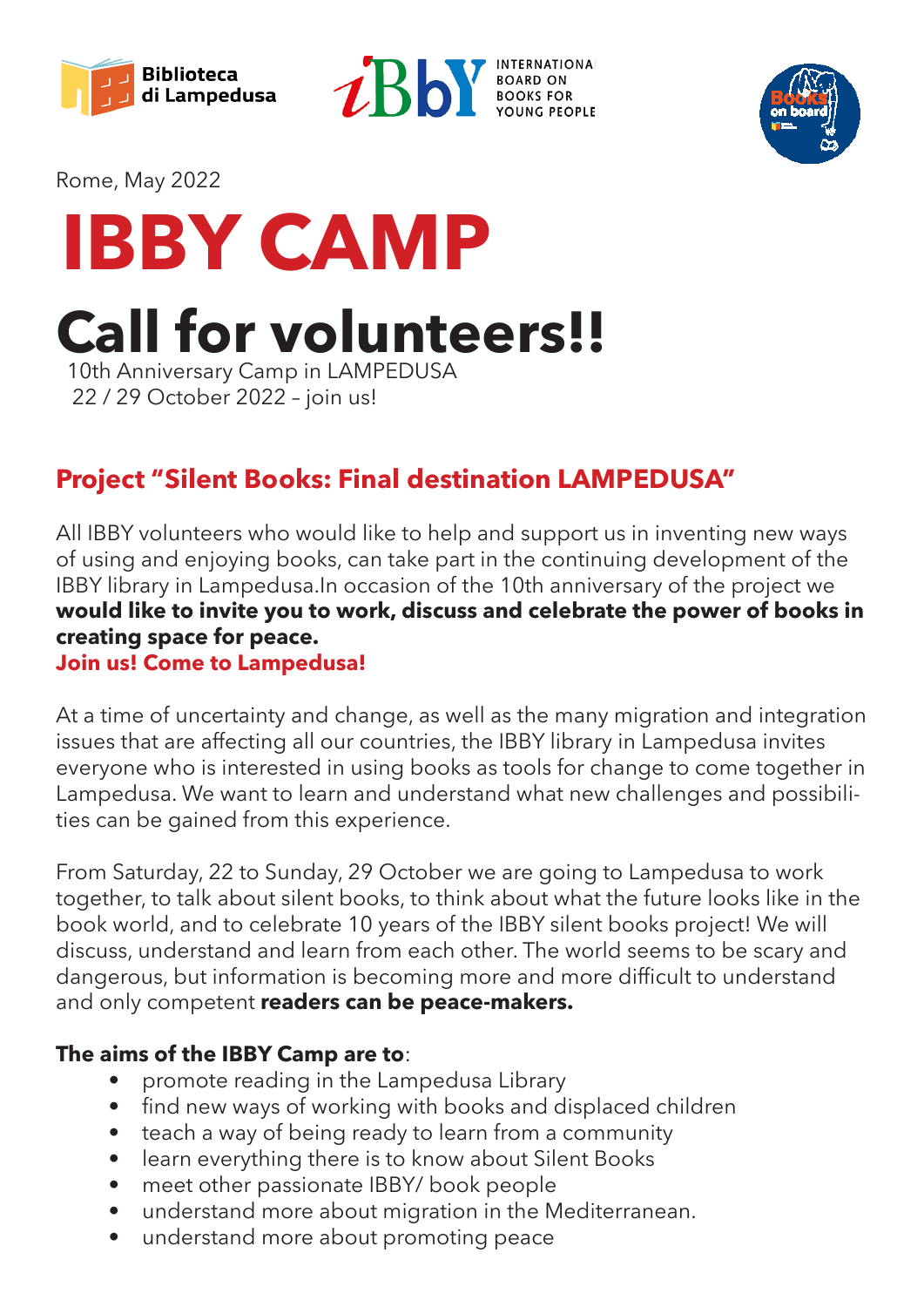#### **Every idea is welcome; every suggestion is considered and assessed!**

Librarians, students and those who have experience – you are all invited to Lampedusa, there will also be authors and illustrators taking part. During this training week we will set up meetings and readings with the children, sharing every experience with all participants.

The voluntary workers who keep the library open and functioning all year round are waiting for us, as well as all those who discover that the first real place of culture and welcome in their journey across the Mediterranean is the Lampedusa Library. All those interested in taking part should contact IBBY for further information.

**With kind regards, Deborah Soria Project Manager, Italian Section of IBBY FB: BIBLIOTECA IBBY LAMPEDUSA** 

# **HOW TO JOIN US IN LAMPEDUSA**

Please note that travelling and accommodation are at the expense of the participant, no reimbursement is possible.

#### **By plane:**

Because it's October…there could be direct flights to Lampedusa from other cities in Italy! Try Bergamo/ Rome/ Verona. If not Direct connections to Lampedusa are available from the Italian airport of Palermo (Sicily) throughout the year. We suggest that you book your flight to Palermo in advance and then buy your ticket to Lampedusa later on. **The flights Palermo-Lampedusa are at a fixed cost with no discounts for early booking.**

#### **By boat**

TWO daily direct connections to Lampedusa from Porto Empedocle (Agrigento, Sicily). The journey last nearly 9 hours. However, the service is cancelled whenever there is bad weather!

#### **How to find an accommodation**

There are many hotels, residences and bed & breakfast offered on the island. Please book something close to "via Roma 34" – the address of the Lampedusa Library